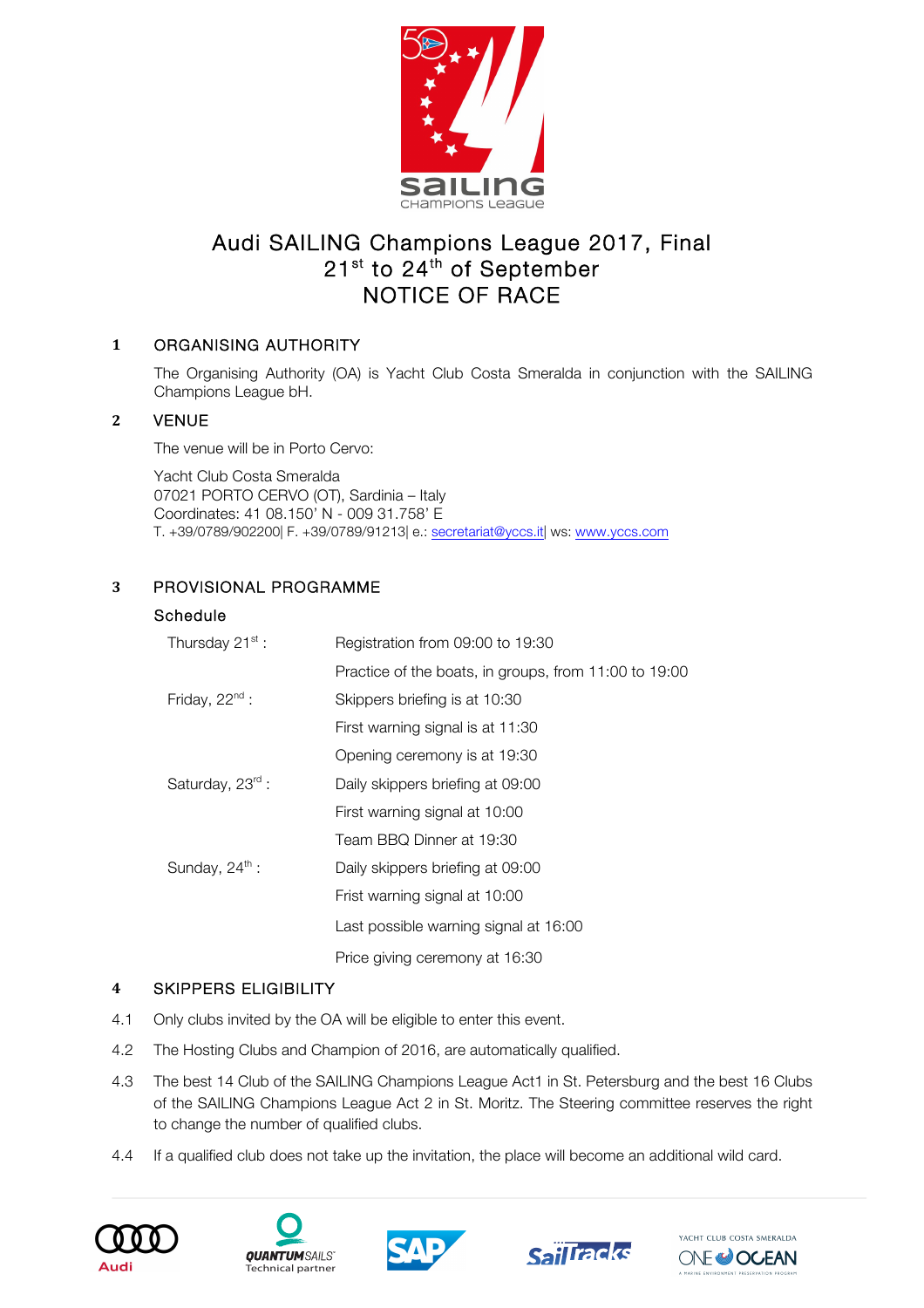- 4.5 All team members need to be members of their participating clubs.
- 4.6 The registered skipper shall helm the boat at all times while racing, except in an emergency.
- 4.7 There is no restriction on crew World Sailing category.
- 4.8 To remain eligible a club shall confirm acceptance of the invitation in writing on the entry form, (fax or e-mail is acceptable) to be received by the date specified on the letter of invitation.
- 4.9 A non-refundable entry fee of 1000,  $-\epsilon$  shall accompany the acceptance of the invitation for this to be valid.

## **5** ENTRIES

5.1 Entering

The team shall be entered on completion of registration, the payment of all fees and deposits.

5.2 Entry Fee

A non-refundable entry fee of 1000  $\epsilon$  shall be paid by the 15<sup>th</sup> of September to the following bank account:

## International Sailing League Association

Deutsche Bank IBAN: DE43 2007 0024 0208 0455 00 BIC - SWIFT: DEUTDEDBHAM IMPERATIVE: specify as object: SAILING CHAMPIONS LEAGUE – NAME OF THE CLUB

5.3 Damage deposit

An initial damage deposit of 1.000  $\epsilon$  shall be paid with credit card at registration. Any remaining deposit after the event will be refunded directly after the event.

# **6** INSURANCE

All competitors are required to have adequate third party insurance.

# **7** RULES

- 7.1 The event will be governed by the rules as defined in the RRS, including rules for umpired fleet races.
- 7.2 The rules for the handling of boats will apply, and will also apply to any practice sailing. Class rules will not apply.
- 7.3 Any prescriptions of the national authority that will apply will be posted on the official notice board.

## **8** BOATS AND SAILS

8.1 The event will be sailed on the J70 boats provided by the O.A.

The OA may change the Type of boats.









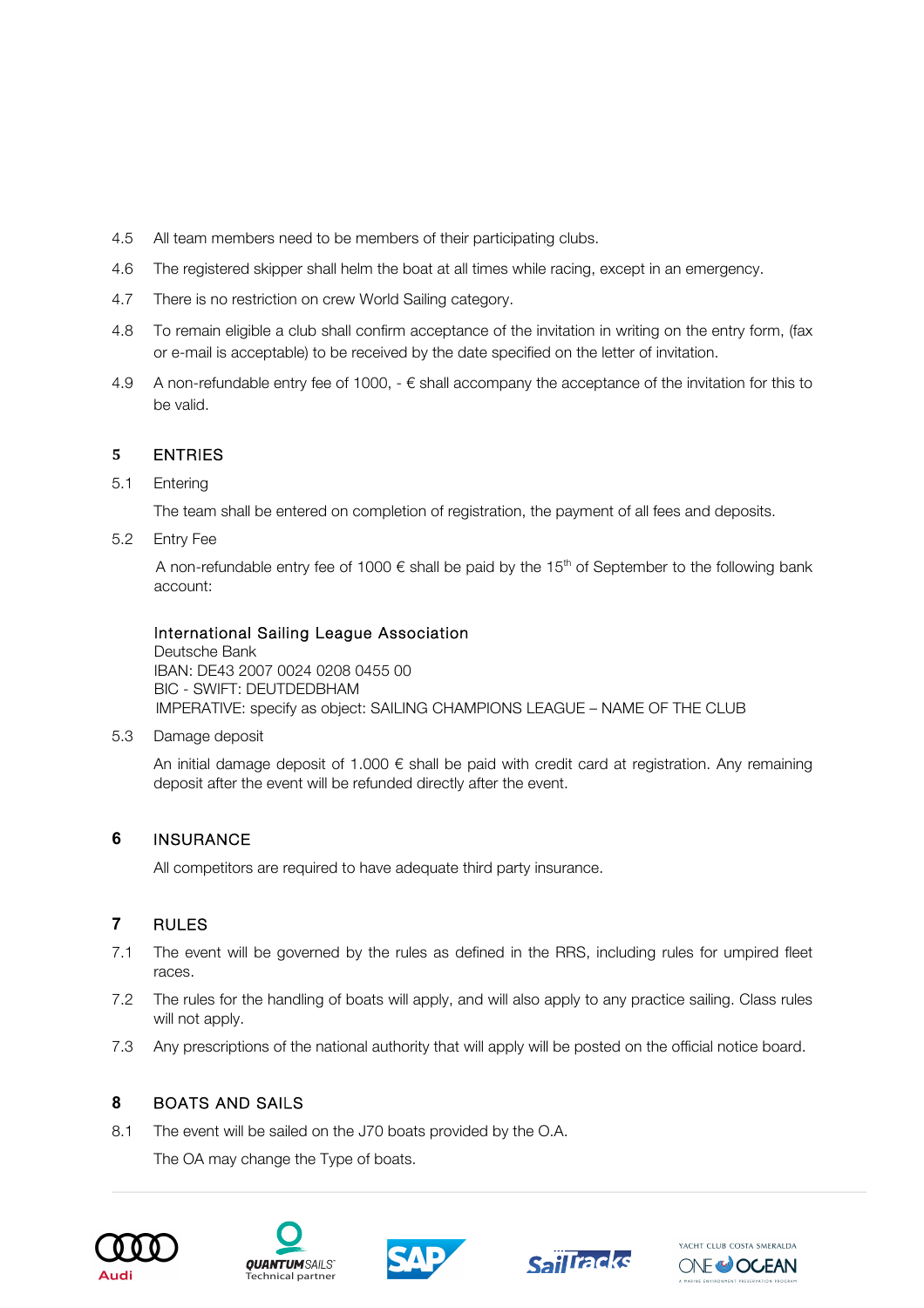- 8.2 The following sails will be provided for each boat: Mainsail, Jib, Gennaker.
- 8.3 Boats will be allocated by draw, before racing as decided by the Race Committee.

#### **9** CREW (INCLUDING SKIPPER)

- 9.1 The number of crew (including the skipper) shall be 4. All registered crew shall sail all races.
- 9.2 For exclusive woman crews, the number of crew members can be 5 (including the skipper). This must be reported until 7 days before the first racing day and the number of crew members can afterwards not be changed.
- 9.3 There will be no crew weight limit and J/70 Class Rules are not in force.
- 9.4 When a registered skipper is unable to continue in the event the Race Committee may authorise an original team member to substitute.
- 9.5 When a registered team member other than the skipper is unable to continue in the event the Race Committee may authorise a substitute, a temporary substitute or other adjustment.
- 9.6 All crewmembers need to bring their own lifesaving devices.

## **10** EVENT FORMAT

- 10.1 A Pairing list will define the amount of races and groups of each flight. A final pairing list will be defined in the sailing instruction.
- 10.2 The OA may change the format, terminate or eliminate any flight, when conditions or the remaining time scheduled do not permit the completion of the intended format.

# **11** COURSE

- 11.1 The course will be windward/leeward, finishing downwind.
- 11.2 The intended course area will be on the waters outside the Yacht Club Costa Smeralda. It will be defined in the Sailing Instructions.

## **12** ADVERTISING

- 12.1 Each boat will be required to display advertising as supplied by the OA.
- 12.2 For individual Sponsoring each Crew has the part on their battle-flags for advertising, shown in Appendix B of this NOR. The battle-flag is provided by the OA. Club Burgees and sponsor logos need to be handed until the  $10<sup>th</sup>$  of September.
- 12.3 Boats shall not be permitted the right to protest for breaches of any rules regarding advertising (amends RRS 60.1).

## **13** MEDIA, IMAGES and SOUND

- 13.1 If required by the OA:
	- (a) Television personnel and equipment (or dummies) supplied by the OA shall be carried on board while racing.









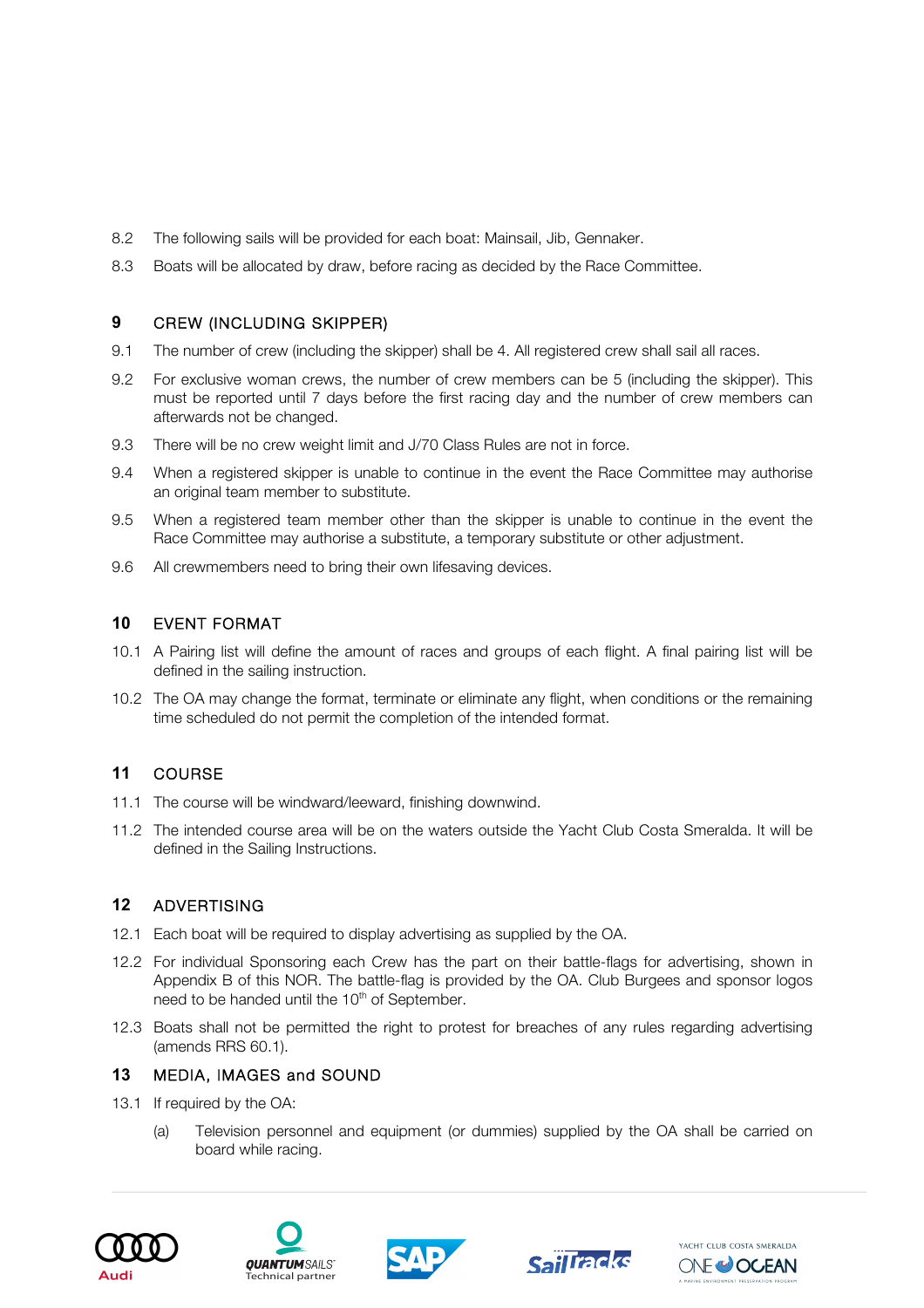- (b) Competitors shall wear microphones supplied by the OA during racing and be available for interviews when advised by the OA or RC.
- (c) Registered skippers shall wear communications equipment supplied by the OA that will allow commentators to communicate with them whilst racing.
- 13.2 Competitors shall not interfere with the normal working of the OA supplied media equipment.
- 13.3 The OA have the right to use any images and sound recorded during the event free of any charge.
- 13.4 Competitors and crew members competing in the event grant, at no cost, the OA and affiliated companies the absolute right and permission to use their name, voice, image, likeness and/or biographical material in any media (being television, print and internet media), including video footage, for the purposes of advertising, promoting, reporting and disseminating information relating to the Sailing Champions League regatta and to the competitors and crew members' participation in said event.

## **14** COACH BOATS

- 14.1 Coach boats must register with the Race Office and shall conspicuously display identification of the team being coached. Support boats must register on the event entry form and collect identification flags.
- 14.2 The OA will not provide berths for coach boats. To reserve moorings for tenders, please send your request to secretariat@yccs.it

The Race Office will take care to inform the Marina Harbour Master accordingly.

#### **15** DISCLAIMER

All those taking any part in the event do so at their own risk. The OA, its associates and appointees accept no responsibility for any loss, damage, injury or inconvenience incurred, howsoever caused.

Competitors are acquainted with World Sailing Part 1 Fundamental Rule 4: "A boat is solely responsible for deciding whether or not to start or to continue racing".

#### **16** INVITATIONS

Entries will only be accepted from invited clubs. If you wish to be invited please register your request for an invitation as soon as possible with the OA: info@sailing-championsleague.com

#### APPENDICES:

Appendix A: Course Areas Appendix B: Battle flag/Advertisement Appendix C: Entry Form









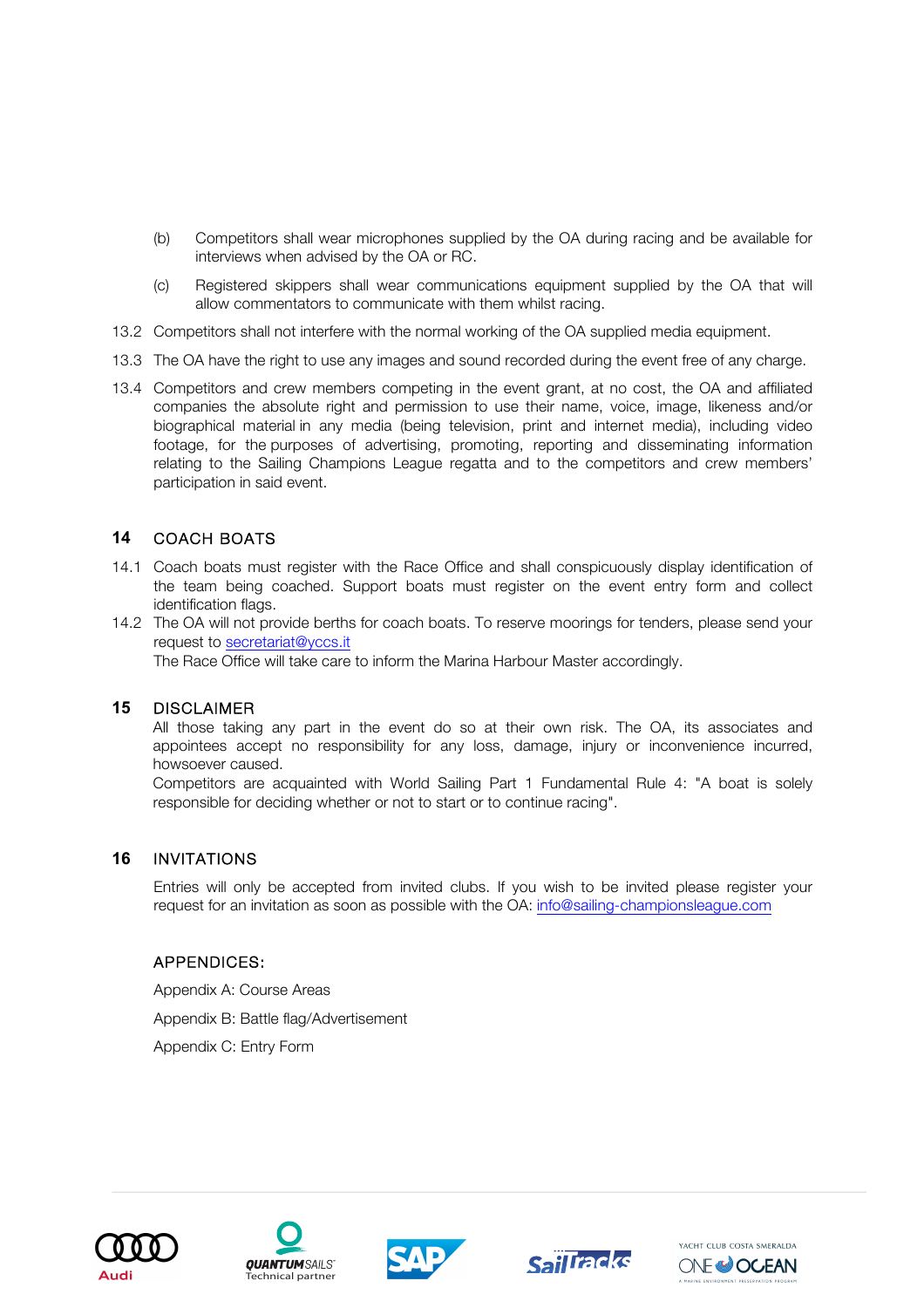Appendix A: Course areas, the OA may change the intended course areas.











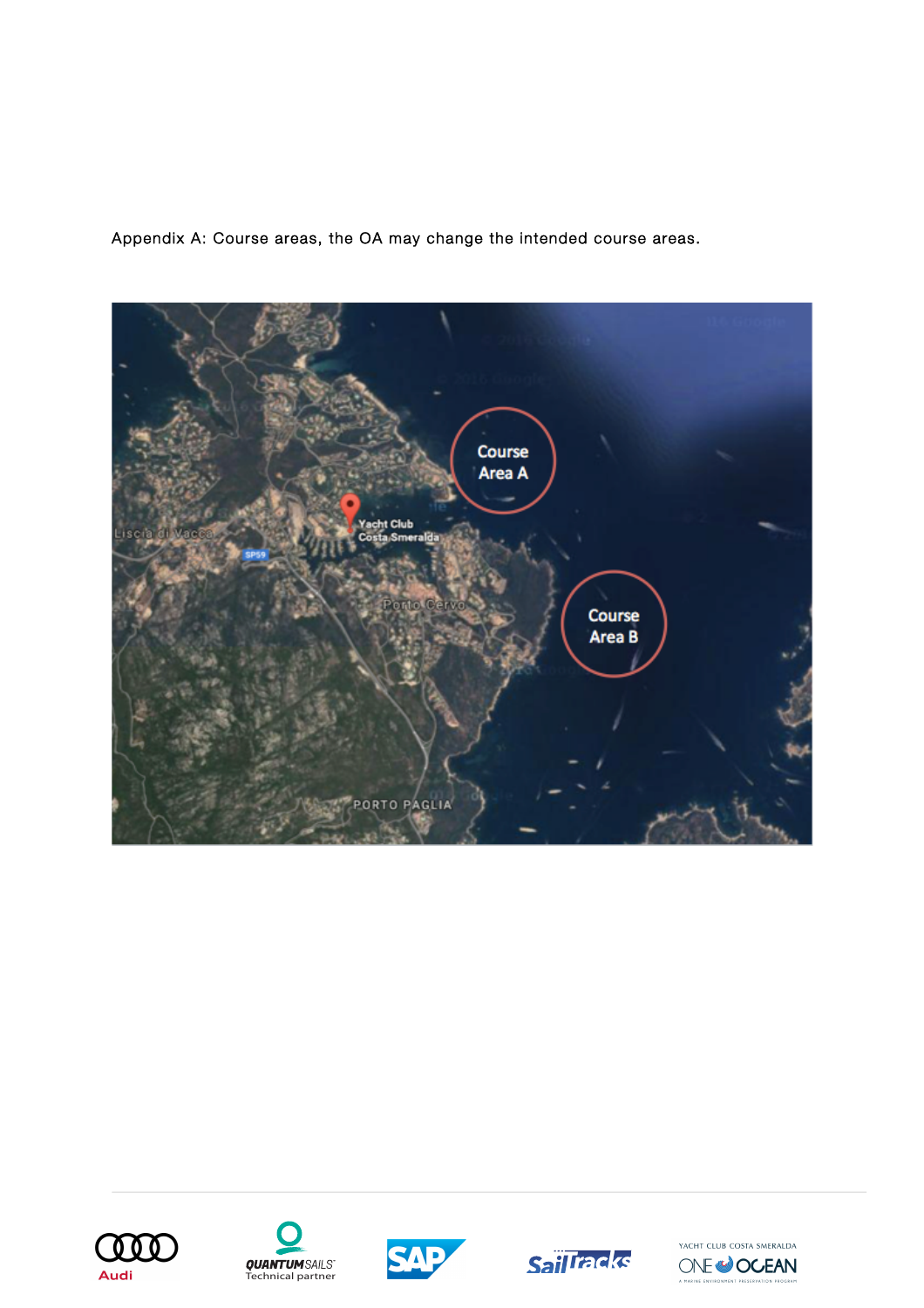Appendix B: Battle Flag